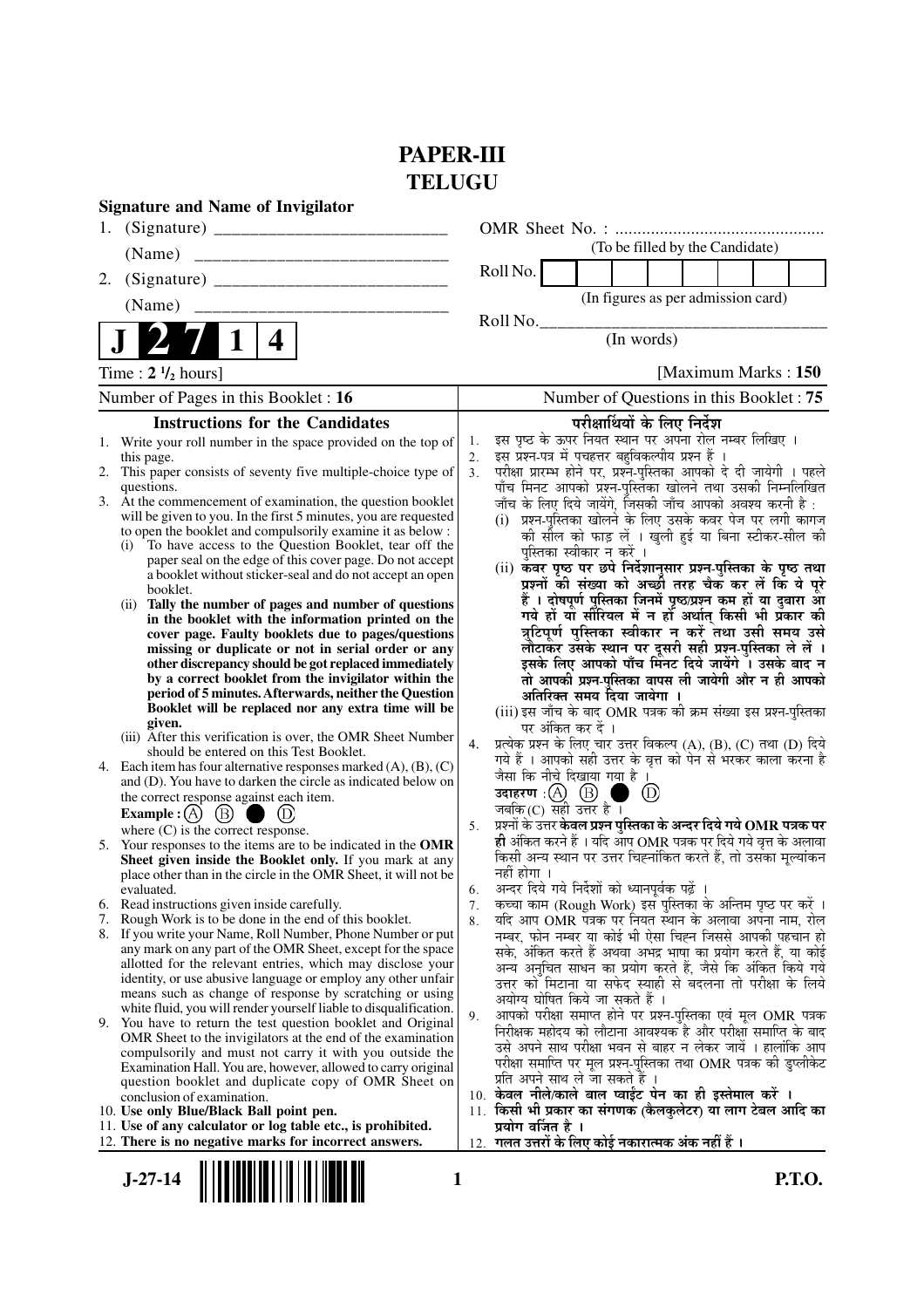#### **TELUGU PAPER - III**

This paper contains seventy five  $(75)$  objective type questions of two  $(2)$  marks

each. All questions are compulsory. ఈ స్రుశ్న పుతంలో డబై అయిదు (75) స్రుశ్నలుంటాయు. ఒక్కొక్క స్రుశ్నకు రెండు (2) సూచస : హర్కులు. అన్ని ప్రశ్నలకు సమాధానాలు తప్పనిసరిగా బ్రాయాలి. ్రకింది వాటికి సరైన సమాధానాలు గుర్తించండి. I. |పాచీనాం|ధ శాసనాలపై పరిశోధన చేసిన పండితులు.  $1.$ (A) కోరాడ రామకృష్ణయ్య  $(B)$  3.3. రంగనాథాచార్యులు (C)  $\omega$ ထံတဆေး တဏ္ေနျွိပ္တဲ့ (D) కుందూరి ఈశ్వరదత్తు 2. దమ్ము ఏ భాషా పదము?  $(A)$  ఉర్దూ  $(B)$  ဗ $\check{\circ}$ ည့်) (D) కస్పడ  $(C)$  మరాఠీ హుదయగారి సుల్లస రచించిస |పబంధం  $\overline{3}$ .  $(A)$  దశ కుమార చరిబత  $(B)$  మహీపాల చరి|త  $(C)$  రాజశేఖర చరిబత  $(D)$  బహుళాశ్వ చరిబత 4. వాయులీసం కథా రచయిత (A) కాళీపట్నం రామారావు  $(B)$  కందుకూరి అసంతం  $(C)$  พ $\omega$ တ $\circ$ oogso တားတ $\circ$ (D) చొగంటి సోమయాజి 5. వాస దేవుడి బీతికి రాయలసీమలో చేసేది  $(A)$  కప్పల కాపడి (B) కప్పల పెండ్లి

 $\overline{2}$ 

 $(C)$  are  $\omega$  and  $C$ (D) మేఘ మథనం

Paper-III

Note:

 $J-27-14$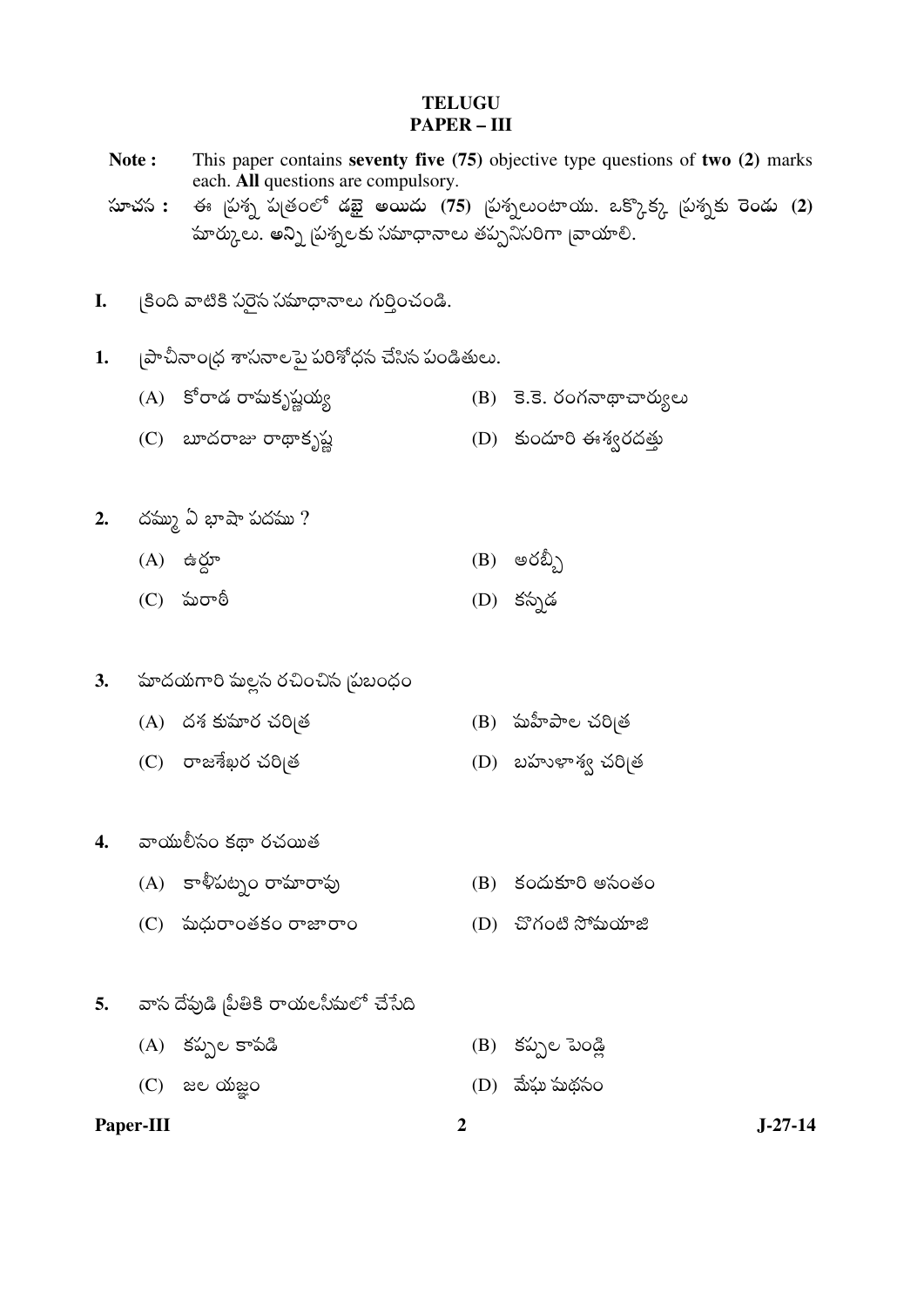- అలంకార సర్వస్వం రచించినదెవరు ? 6.
	- $(A)$  రుద్రటుడు (B) కేశప మి<sub>(</sub>శుడు
	- $(C)$  బాసు దత్తుడు  $(D)$  రుయ్యకుడు
- 7. తైత్తరీయ సంహితకు భాష్యాన్ని రాసిన పండితుడు
	- $(A)$  సాయణుడు  $(B)$  కుండిసుడు  $(C)$  భట్ట భాస్కరుడు (D) గృహ దేపుడు
- పెదకోమటి వేముడు తస నాట్య శాస్త్రంలో పేర్కొన్న పారశీక సృత్యం 8.
	- (A) జతి సర్తసము (B) పుత్తల్లి సర్తసము
	- (D) పార్శీ సర్తసము  $(C)$  వ్యస్త సర్తసము
- 9. పురాణం పంచ లక్షణం అని పేర్కొస్నదెవరు ?
	- $(A)$  అప్ప కవి (B) వ్యాసుడు
	- $(C)$  మల్లినాథ సూరి (D) అమర సింహుడు

# 10. మడేలు పురాణాన్ని చెప్పే కళాకారులు

- (A) గంజికూటి వాళ్ళు (B) తెర చీరల వాళ్ళు
- (C) డెక్కరి వాళ్ళు
- $11.$  గడ్డ పలుగు ఏ మాండలిక రూపం ?
	- $(A)$  కళింగ
	- $(D)$  కోస్తా  $(C)$  deormed
- 12. లక్ష్మీ (పసాదము సపలా రచయిత
	- (A) చిలకమర్తి లక్ష్మీ సరసింహం (B) ఖండపల్లి రామచంద్రుడు
	- $(C)$  కేతపరపు వేంకట శాస్త్రి
- 
- (D) ಪಟ್ಟಿಲು

 $(B)$  రాయలసీమ

3

- 
- (D) తల్లా ప్రగడ సూర్యనారాయణ

 $J-27-14$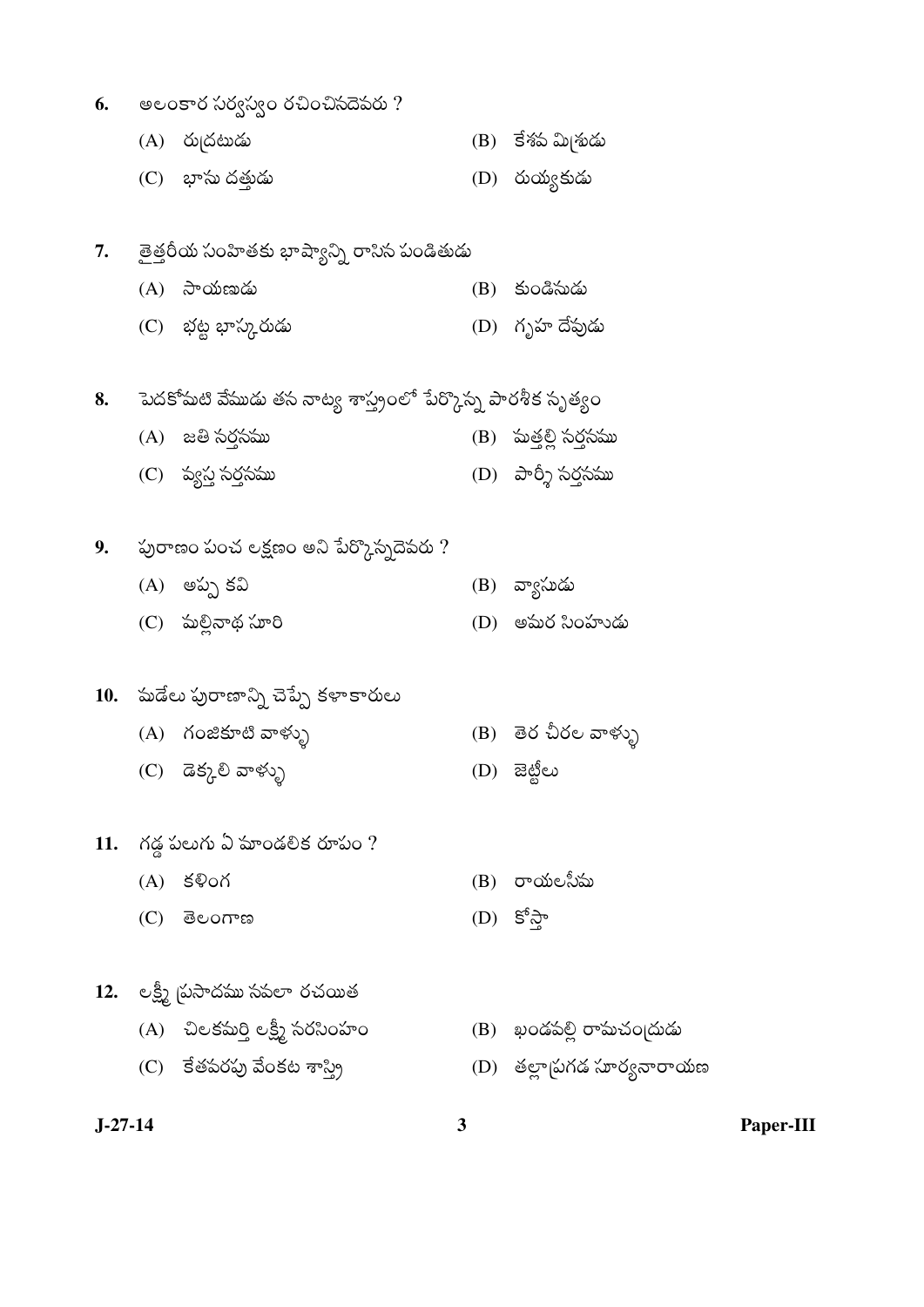|           |              | 13.   తొలి తెలుగు నాటకం                                              |               |                                     |
|-----------|--------------|----------------------------------------------------------------------|---------------|-------------------------------------|
|           |              | (A) సరకాసుర విజయ వ్యాయోగం                                            |               | (B) సీజరు చరి <sub>(</sub> త        |
|           |              | (C) పుంజరీ మధుకరీయం                                                  |               | (D) ప్యపహార ధర్మ బోధిని             |
|           |              | 14. - శౌసకాది మహా ముసులకు భారత భాగపత కథలు చెప్పిన సూతుని పేరు        |               |                                     |
|           |              | (A) నైశంపాయసుడు                                                      |               | (B) ఉ గ శపసుడు                      |
|           |              | (C) రోమహర్షుడు                                                       |               | (D) వేద వ్యాసుడు                    |
|           |              | 15. - ఒగ్గు కళాకారులు ఉపయోగించే డమరుకం మధ్యలో ఉన్న తాడును ఏపుంటారు ? |               |                                     |
|           |              | (A) సం[పీతి                                                          |               | (B) దండగడ                           |
|           |              | (C) ఒగ్గుతాడు                                                        |               | (D) సంజోత                           |
|           |              | $\mathbf{H}$ . (కింది వాటిల్లో సరైన జంటలను గుర్తించండి.              |               |                                     |
|           |              | 16. - జిహ్వామూల హసుమాలీయ స్పర్శ పర్ణాలు                              |               |                                     |
|           | $\mathbf{i}$ | క                                                                    | ii            | ఘ                                   |
|           | iii ¢        |                                                                      | $iv$ $\omega$ |                                     |
|           |              | $(A)$ i, ii, iii                                                     |               | $(B)$ i, iii, iv                    |
|           |              | $(C)$ i, ii, iv                                                      |               | $(D)$ ii, iii, iv                   |
|           |              | 17. - వీణ (పస్తావస గల (పబంధాలు                                       |               |                                     |
|           |              | i సుసు చరిత్ర                                                        |               | ii పసుచరిత్ర                        |
|           | iii          | (పభాపతీ (పద్యుమ్నము                                                  |               | iv — ఉద్భటారాధ్య చరి <sub>l</sub> త |
|           | $(A)$ i, ii  |                                                                      | (B)           | ii, iii                             |
|           |              | $(C)$ ii, iv                                                         |               | (D) $i, iv$                         |
| 18.       |              | ్నపతీక వాద ఛాయలుస్న స్రయోగాత్మక నాటకాలు                              |               |                                     |
|           | $\mathbf{i}$ | మా భూమి                                                              |               | ii విశ్వశాంతి                       |
|           |              | iii పురో మొహంజదారో                                                   |               | iv పడమటి గాలి                       |
|           | $(A)$ i, ii  |                                                                      | (B)           | iii, iv                             |
|           |              | $(C)$ ii, iii                                                        |               | $(D)$ i, iv                         |
| Paper-III |              | 4                                                                    |               |                                     |

 $J-27-14$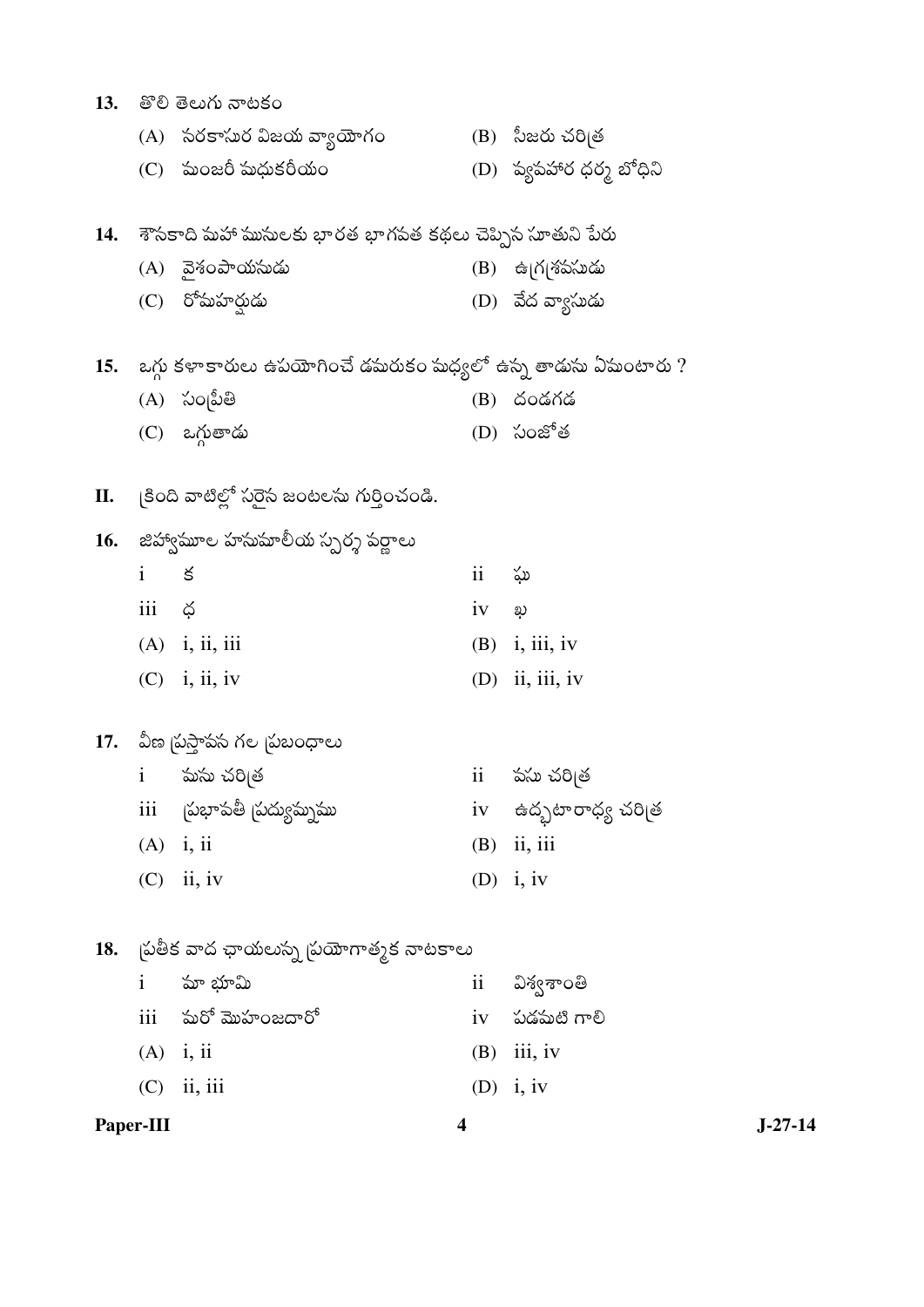|           |              | 19. ఏర గాథలు                                              |                     |                                  |
|-----------|--------------|-----------------------------------------------------------|---------------------|----------------------------------|
|           |              | i సారంగథర కథ                                              | $\ddot{\mathbf{i}}$ | సర్వాయి పాపారాయుడి కథ            |
|           |              | iii కాటమరాజు కథ                                           |                     | iv కాంభోజురాజు కథ                |
|           |              | $(A)$ i, iii                                              |                     | $(B)$ ii, iii                    |
|           |              | $(C)$ i, iv                                               |                     | $(D)$ ii, iv                     |
|           |              | 20. సాత్విక భావాలు                                        |                     |                                  |
|           | $\mathbf{i}$ | రతి                                                       |                     | ii రోమాంచం                       |
|           |              | iii స్వర భంగం                                             |                     | iv రౌౖదం                         |
|           |              | $(A)$ ii, iii                                             |                     | $(B)$ iii, iv                    |
|           |              | $(C)$ i, ii                                               |                     | $(D)$ i, iii                     |
|           |              | 21. విశాఖదత్తుని 'అభిసారికా బంధితం' అనే నాటకంలో గల పాబతలు |                     |                                  |
|           | $\mathbf{i}$ | వాసపదత్త                                                  | $\mathbf{ii}$       | అభిసారిక                         |
|           |              | iii పద్మాపతి                                              |                     | iv శకుంతల                        |
|           |              | $(A)$ i, ii                                               |                     | $(B)$ ii, iii                    |
|           |              | $(C)$ iii, iv                                             |                     | $(D)$ i, iii                     |
| 22.       |              | నాట్య శాస్త్రం చర్చించిన అంశాలు                           |                     |                                  |
|           |              | i ఆతోద్యములు                                              | $\mathbf{ii}$       | ద్వని                            |
|           |              | iii ఔచిత్యం                                               |                     | iv రంగములు                       |
|           |              | $(A)$ i, ii                                               |                     | $(B)$ i, iii                     |
|           |              | $(C)$ i, iv                                               | (D)                 | iii, iv                          |
| 23.       |              | కృష్ణాసదీ తీరాస గల పుణ్య క్షేత్రాలు                       |                     |                                  |
|           | $\mathbf{i}$ | అమరాపతి                                                   | ii                  | శీకాళహస్తి                       |
|           | iii          | ပြွန္မွင္မွတ                                              | iv                  | కసకదుర్గ గుడి                    |
|           |              | $(A)$ i, ii, iii                                          | (B)                 | i, ii, iv                        |
|           | (C)          | ii, iii, iv                                               | (D)                 | i, iii, iv                       |
| 24.       |              | పచస కవితా  పచారకులు                                       |                     |                                  |
|           | $\mathbf{i}$ | ఇస్మాయిల్                                                 | $\ddot{\mathbf{i}}$ | గాలి నాసర రెడ్డి                 |
|           | iii          | కుందుర్తి                                                 |                     | $\operatorname{iv}$ శీలా వీ రాజు |
|           |              | $(A)$ i, ii                                               | (B)                 | ii, iii                          |
|           |              | $(C)$ i, iv                                               | (D)                 | iii, iv                          |
| $J-27-14$ |              |                                                           | 5                   |                                  |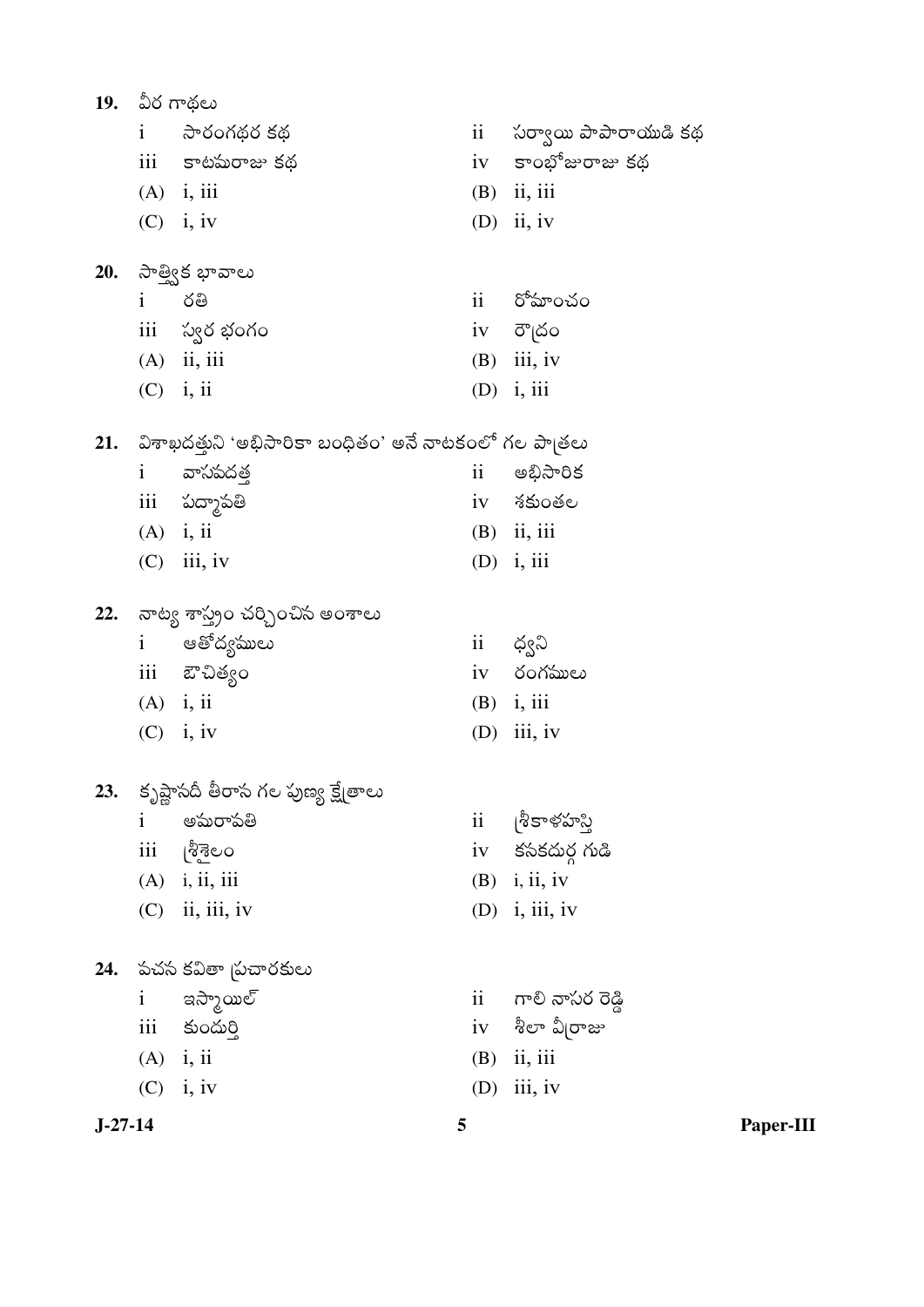|            |                        | 25. జాసపద వీర గాథలను గుర్తించండి.                        |                 |                       |
|------------|------------------------|----------------------------------------------------------|-----------------|-----------------------|
|            | $\mathbf{i}$           | బెజ్జ మహాదేవి కథ                                         |                 | ii ఈదమ్మ కథ           |
|            |                        | iii నిమ్మప్వ కథ                                          |                 | iv సన్యాసమ్మ కథ       |
|            |                        | $(A)$ ii, iv                                             |                 | $(B)$ ii, iii         |
|            |                        | $(C)$ iii, iv                                            |                 | (D) $i, iv$           |
|            |                        | 26. - దున్నే సాధనాల పర్యాయ పదాలు                         |                 |                       |
|            | $\mathbf{i}$           | పుడక                                                     | ii              | నాగేలు                |
|            | iii                    | నాగలి                                                    |                 | $iv$ మేడి             |
|            |                        | $(A)$ ii, iii                                            |                 | $(B)$ i, iii          |
|            |                        | $(C)$ iii, iv                                            |                 | $(D)$ ii, iv          |
|            |                        | 27. - రాజశేఖర చరిత్రము ఇతిపృత్తంలో భాగమైన సాంఘిక సమస్యలు |                 |                       |
|            | $\mathbf{1}$           | అస్పృశ్యత                                                |                 | ii స్త్రీ విద్య       |
|            |                        | iii మద్యం                                                |                 | iv బోగంమేళం           |
|            |                        | $(A)$ i, ii                                              |                 | $(B)$ ii, iii         |
|            |                        | $(C)$ ii, iv                                             |                 | $(D)$ iii, iv         |
| 28.        |                        | కందుకూరి వీరేశలింగం రచించిన  పహసనాలు                     |                 |                       |
|            | $1 \quad \blacksquare$ | బధిర చతుష్టయం                                            |                 | ii కన్యాశుల్కం        |
|            |                        | iii     వేశ్యా[పియ [పహససం                                |                 | iv గయ్యాళి గంగమ్మ     |
|            |                        | $(A)$ ii, iii                                            |                 | $(B)$ i, ii           |
|            |                        | $(C)$ ii, iv                                             |                 | (D) $i, iv$           |
| 29.        |                        | పోతస భాగపతం లోని కథాంశాలు                                |                 |                       |
|            | $\mathbf{i}$           | ్రభమర గీతలు                                              | $\overline{11}$ | తుమ్మెద పదములు        |
|            |                        | iii శృతి గీతలు                                           |                 | iv     వెన్నెల పదములు |
|            |                        | $(A)$ i, ii                                              |                 | $(B)$ ii, iii         |
|            |                        | $(C)$ iii, iv                                            | (D)             | i, iii                |
| <b>30.</b> |                        | యాదఫుల ఆ[శిత కులాలు                                      |                 |                       |
|            | $\mathbf{i}$           | బైండ్ల                                                   | ii              | చిందు                 |
|            |                        | iii సుందెచ్చుల వారు                                      |                 | iv బైకాని వారు        |
|            |                        | $(A)$ i, ii                                              |                 | $(B)$ ii, iii         |
|            | (C)                    | iii, iv                                                  | (D)             | ii, iv                |
|            | Paper-III              | 6                                                        |                 |                       |

 $J-27-14$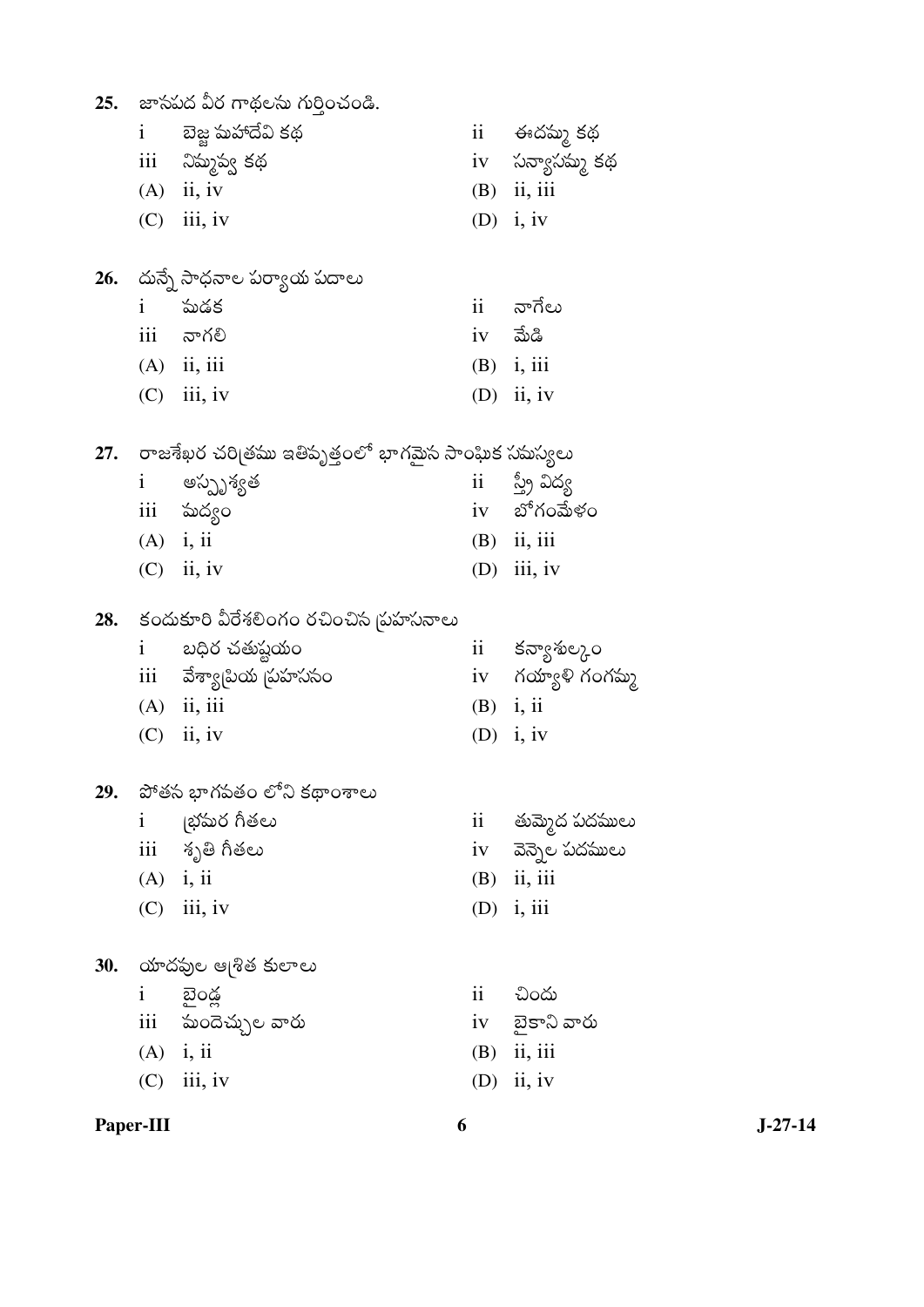- III. (కింది నిర్దేశ (ని) వాక్యాల హేతు (హే) వాక్యాల పరస్పర సంబంధం లోని తప్పొప్పులను *r*óðorð.
- 31. (ని) భ(దిరాజు కృష్ణమూర్తి బహు భాషా వేత్త (హే) ఆయస గొప్ప బాషా శాస్త్రవేత్త కాబట్టి.
	- $(A)$  ( $\ddot{a}$ )  $\ddot{b}$  $\ddot{c}$  $\ddot{c}$  $\ddot{d}$  $\ddot{c}$  $\ddot{d}$  $\ddot{c}$  $\ddot{d}$  $\ddot{d}$  $\ddot{d}$  $\ddot{d}$  $\ddot{e}$  $\ddot{d}$  $\ddot{e}$  $\ddot{d}$  $\ddot{e}$  $\ddot{e}$  $\ddot{e}$  $\ddot{e}$  $\ddot{e}$  $\ddot{e}$  $\ddot{e}$  $\ddot{e}$  $\ddot{e}$  $\ddot{e}$  $\ddot{$
	- (C) (ని) సరికాదు, (హే) సరైనది (D) (ని), (హే) రెండూ సరైనవి.
- **32.** (ని) పరిపూరక సన్నివేశంలో చ్రవర్తితమయ్యే ధ్వనులు సవర్ణాలు.

# (హే) సాధు రేఫ, శకట రేఫ పరిపూరక సన్నివేశంలో (పవర్తితపువుతాయి కాబట్టి.

- (A) (ని) సరైనది, (హే) సరి కాదు (B) (ని) సరికాదు, (హే) సరైనది
- (C) (ని), (హే) రెండూ సరైసవి. (D) (ని), (హే) రెండూ సరైసవి కాఫు.

**33.** (ని) `ధూర్జటి కవిత మాధురీ మహిమసు కలిగినదని కృష్ణదేవరాయలు బ్రశంస.

- $(3r)$  ఆ భాపసనే దూర్జటి తస బ్రబంధంలో చెప్పుకున్నాడు కాబట్టి.
- (A) (ని) సరైనది, (హే) సరి కాదు (B) (ని) సరికాదు, (హే) సరైనది
- (C) (©¬ý), (º±ýý) ÕŸýÕýÀ·þœÚ ©Ó´ýÕ¢Ÿý®´ý§¬ý Ø—¯´ý¸ (D) (©¬ý), (º±ýý) ÕŸýÕýÀ·þœÚ ©Ó´ýÕ¢Ÿý®´ý§¬ý.

### 34. (ని) ఎంకి పాటలు ఆత్మా[శయ కవిత్వం

- $(5r)$  అది కవి అసుభవ వ్యక్తీకరణ గసుక.
- (A) (ని), (హే) రెండూ సరైసవి. (B) (ని), (హే) రెండూ సరికావు.
- (C) (ని) సరైనది, (హే) సరికాదు. (D) (ని) సరికాదు, (హే) సరైనది.
- 35. (ని) సాధారణంగా వినోద కథలు తమాషా కథలు.
	- $(5)$  ఏనోద కథల్లో తమాషాలుంటాయి కాబట్టి.
	- (A) (ని) సరైసది, (హే) సరికాదు. (B) (ని) సరికాదు, (హే) సరైసది.
	- (C) (ని), (హే) రెండూ సరైసవి. (D) (ని), (హే) రెండూ సరికావు.
- **36.** (ని) అనౌచిత్యం రసభంగ కారణమని క్షేమేందుని అభి<sub>l</sub>పాయం.
	- (హే) ఔచిత్య విచార చర్చ కర్త గసుక
	- (A) (ని), (హే) రెండూ సరికావు. (B) (ని) సరికాదు, (హే) సరైసది.
	- (C) (ని), (హే) రెండూ సరైసవి. (D) (ని) సరైసది, (హే) సరికాదు.
- 

- 
- 
- 
- 

- **J-27-14 7 Paper-III**
-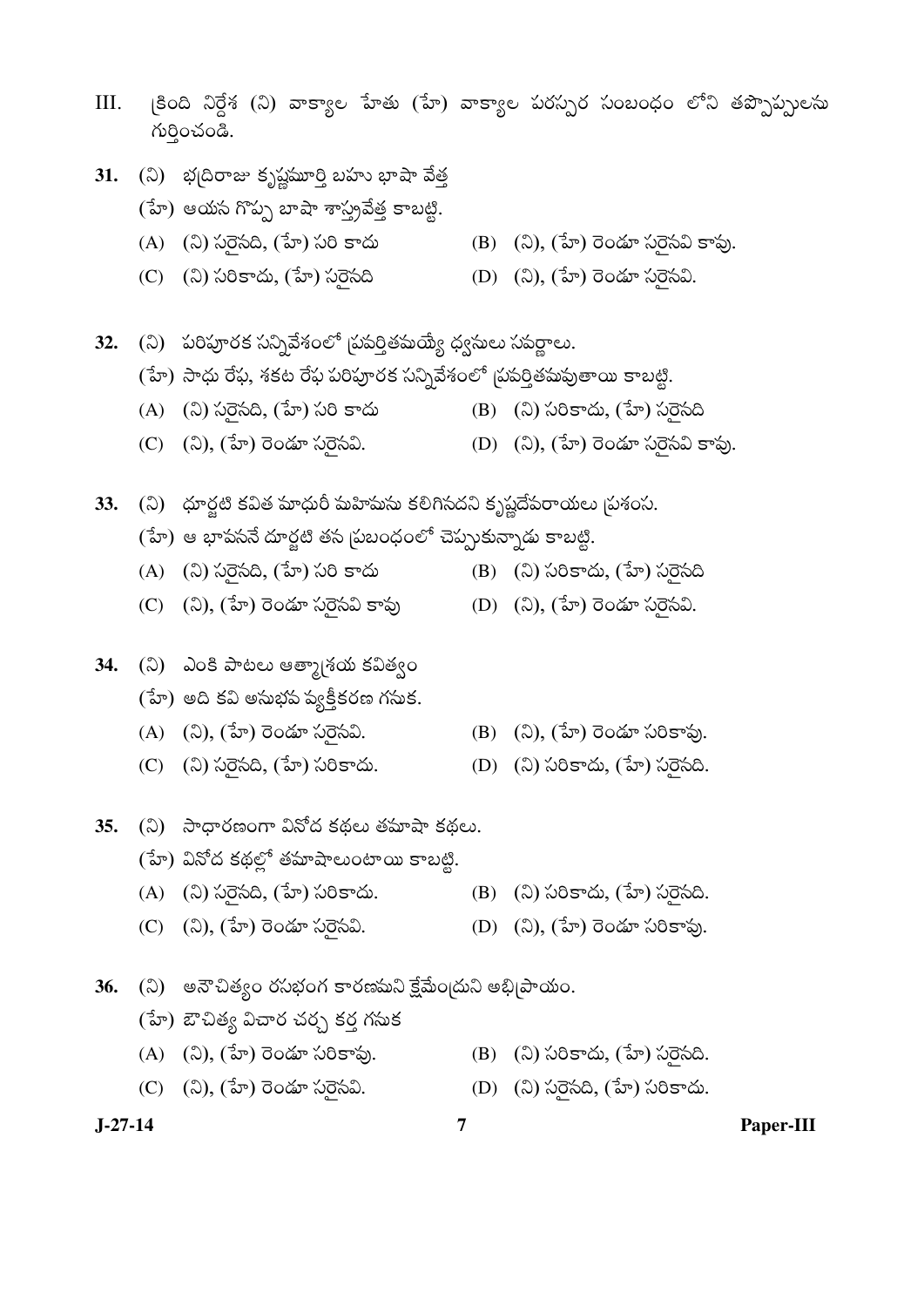- (హే) శతక రచనా విధాసంలో (పసిద్ధుడు కాబట్టి. (A) (ని) సరికాదు, (హే) సరైనది. (B) (ని), (హే) రెండూ సరైనవి. 38. (ని) ఆం¦ధ¦పభ సంపాదకుడు ఖాసా సుబ్బారావు. (హే) ఆయస పుత్రికా రంగంలో సప్య మార్గానికి [శీకారం చుట్టాడు గసుక. (A) (ని) సరైనది, (హే) సరికాదు. (B) (ని), (హే) రెండూ సరికాఫు. (C) (ని) సరికాదు, (హే) సరైనది. (D) (ని), (హే) రెండూ సరైనవి. **39.** (ని) ఎస్. వి. జోగారావు యక్షగాన న్నటయమై పరిశోధన చేసిన పండితుడు.  $(5r)$  ఆయస యక్షగాస కళాకారుడు కసుక. (A) (ని), (హే) రెండూ సరైసవి. (B) (ని) సరికాదు, (హే) సరైసది. (C) (ని), (హే) రెండూ సరికావు. (D) (ని) సరెసది, (హే) సరికాదు. **40.** (ని) పీరగాథలు వీరుల పరా<sub>|</sub>కమాలసు తెలియ జేస్తాయి.
	-
	-
	-
- - $(5r)$  ఆయస హండలిక పరిశోధక జ్ఞాని కాబట్టి.
	- (A) (ని) సరైనది, (హే) సరికాదు. (B) (ని), (హే) రెండూ సరైనవి.
	- (C) (ని) సరికాదు, (హే) సరైనది. (D) (ని), (హే) రెండూ సరికావు.
- **42.** (ని) హలపల్లి జాతీయోద్యమ సవల.
	- (హే) (బిటీష్ సుభుత్వ నిషేధానికి గురైంది కసుక.
	- $(A)$   $(\lambda)$ ,  $(\lambda)$   $(\lambda)$   $(\lambda)$   $(\lambda)$   $(\lambda)$   $(\lambda)$   $(\lambda)$   $(\lambda)$   $(\lambda)$   $(\lambda)$   $(\lambda)$   $(\lambda)$   $(\lambda)$   $(\lambda)$   $(\lambda)$   $(\lambda)$
	- (C) (ని), (హే) రెండూ సరికావు. (D) (ని) సరికాదు, (హే) సరైసది.

#### **Paper-III 8 J-27-14**

- 
- (హే) అవి వీరుల తత్వాలను బుతిబింబాలు కాబట్టి.
- $(A)$   $(\lambda)$ ,  $(\lambda)$   $(\lambda)$   $(\lambda)$   $(\lambda)$   $(\lambda)$   $(\lambda)$   $(\lambda)$   $(\lambda)$   $(\lambda)$   $(\lambda)$   $(\lambda)$   $(\lambda)$   $(\lambda)$   $(\lambda)$   $(\lambda)$   $(\lambda)$
- (C) (ని), (హే) రెండూ సరికావు. (D) (ని) సరికాదు, (హే) సరైనది.
- 
- 
- 
- **41.** (ని) పూండలిక కోశ నిర్మాత పురుపూరి కోదండ రామిరెడ్డి.
- 37. (ని) బాణడు శాప విముక్తి పొందడానికి చండీ శతకం రాశాడు.
	-
	- (C) (ని) సరైనది, (హే) సరికాదు. (D) (ని), (హే) రెండూ సరికావు.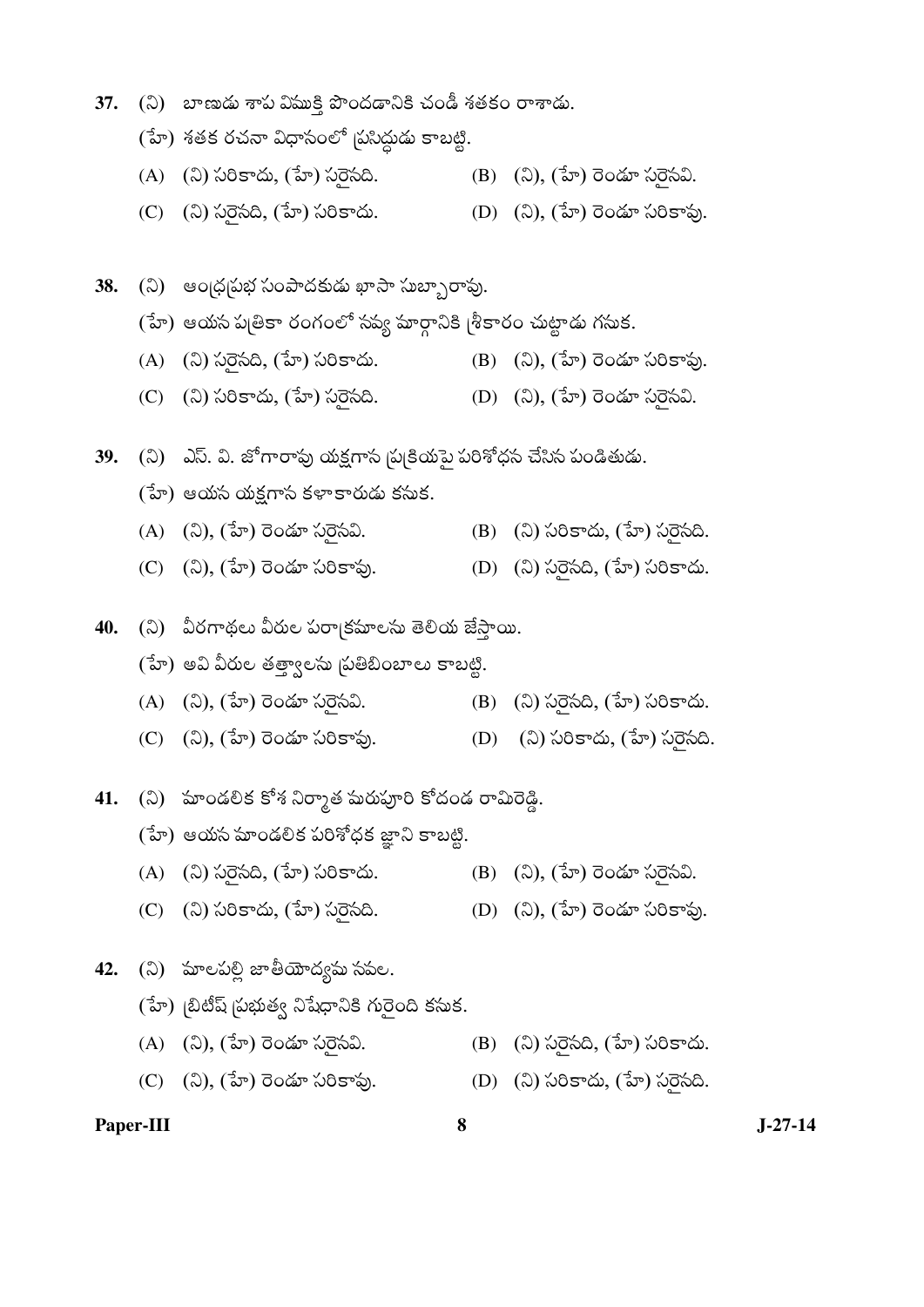- 43. (ని) చలం రచించిన సీత అగ్ని/పవేశం సవీస భావ స్పర్శగల నాటకం.
	- (హే) సీత విస్మమంగా అగ్ని బ్రవేశం చేసింది గసుక.
	- $(A)$   $(\mathbb{Q}), (\mathbb{Z}_p)$  రెండూ సరికావు. (B) (ని), (హే) రెండూ సరైసవి.
	- (C) (ని) సరికాదు, (హే) సరైనది. (D) (ని) సరైనది, (హే) సరికాదు.

44. (ని) కొడుకులు సమర్థులైతే తల్లిదండ్రుల కష్టాలు తీరడం ఖాయమని భారతోక్తి. (హే) సమర్ధులైన పుత్రుల పాత్రలు భారతంలో ఉన్నాయి కసుక.

- (A) (ని) సరైనది, (హే) సరికాదు. (B) (ని) సరికాదు, (హే) సరైనది.
- (C) (ని), (హే) రెండూ సరైసవి. (D) (ని), (హే) రెండూ సరికావు.
- 45. (ని) జాసపద సృత్యంలో వ్యక్తి కంటే సమష్టికే (పాధాన్యం.
	- $(5)$  ఒక్కడే నాట్యం చేయలేడు కాబట్టి.
	- (A) (ని), (హే) రెండూ సరెసవి. (B) ((ని), (హే) రెండూ సరికావు.
	- (C) (ని) సరికాదు, (హే) సరైనది. (D) (ని) సరైనది, (హే) సరికాదు.
- IV.  $|800$  వాటిలో సరైన పరుస $|8500\rangle$  గుర్తించండి.
- 46. (A) భ[దిరాజు కృష్ణమూర్తి, గంటి జోగి సోమయాజి, తూమాటి దొణప్ప, కోరాడ రామకృష్ణయ్య.
	- (B) కోరాడ రామకృష్ణయ్య, భద్రిరాజు కృష్ణమూర్తి, తూమాటి దొణప్ప, గంటి జోగి సోమయాజి.
	- (C) కోరాడ రామకృష్ణయ్య, గంటి జోగి సోమయాజి, భ[దిరాజు కృష్ణమూర్తి, తూమాటి దొణప్ప.
	- (D) గంటి జోగి సోమయాజి, భ[దిరాజు కృష్ణమూర్తి, తూమాటి దొణప్ప, కోరాడ రామకృష్ణయ్య.
- 47. (A) తెలుగు, ఆంధ్రము, తెలుంగు, తెనుంగు.
	- $(B)$  లేనుంగు, తెలుంగు, ఆంద్రము, తెలుగు.
	- $(C)$  eolos w, రేసుంగు, తెలుంగు, తెలుగు.
	- $(D)$  ఆంద్రము, తెలుగు, తెసుంగు, తెలుంగు.
- 48. (A) తుళుప పంశం, సంగమ పంశం, ఆరవీటి పంశం, సాళుప పంశం.
	- (B) సంగమ పంశం, తుళువ పంశం, ఆరవీటి పంశం, సాళు పంశం.
	- (C) సంగమ పంశం, సాళుప పంశం, తుళుప పంశం, ఆరవీటి పంశం.
	- (D) సాళుప పంశం, తుళుప పంశం, సంగమ పంశం, ఆరవీటి పంశం.

 $J-27-14$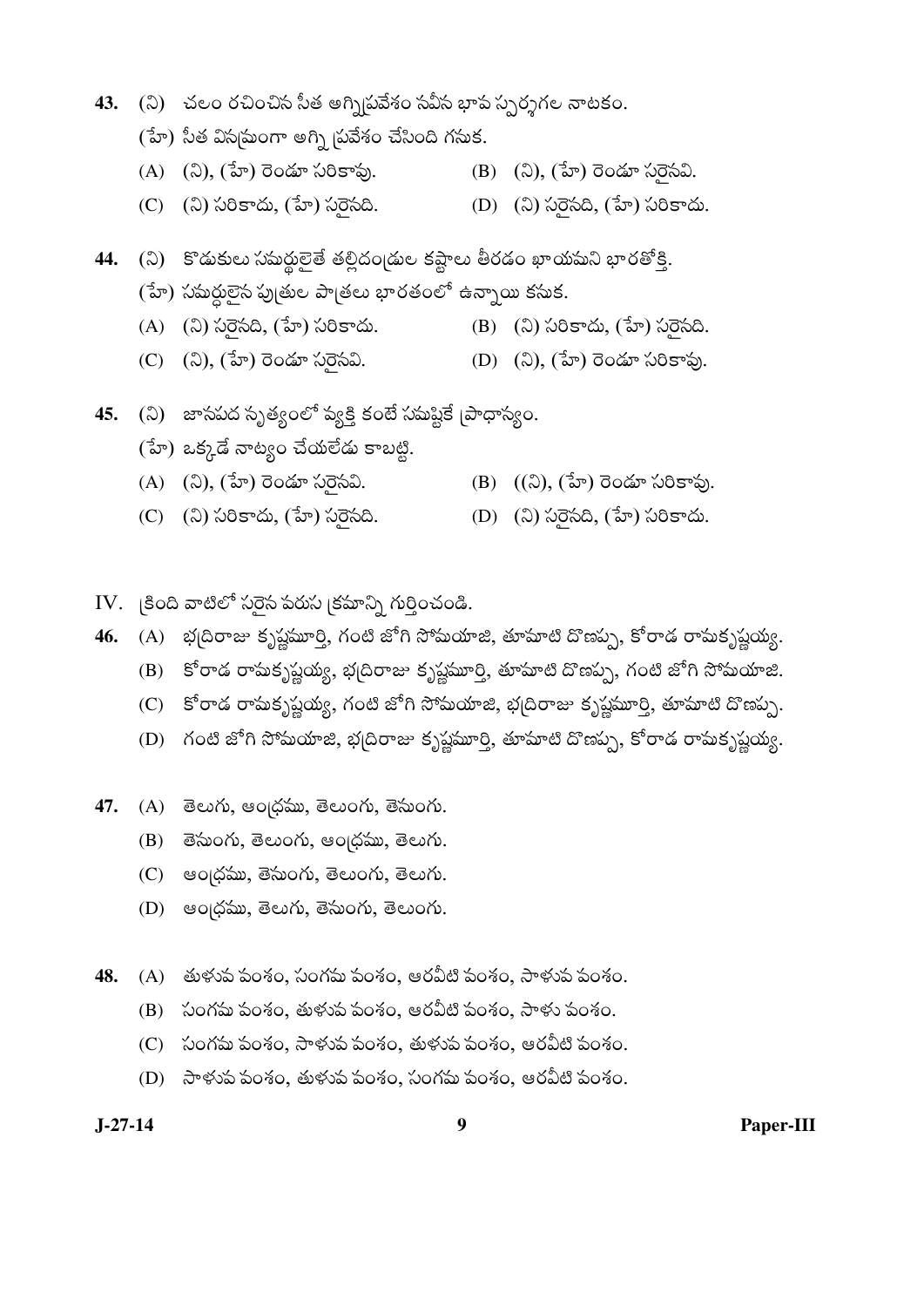- **49.** (A) చిపరకు మిగిలేది, వెల్లుపలో పూచిక పుల్లలు, మెరుపుల మరకలు, హిమజ్వాల.
	- (B) వెల్లుపలో పూచిక పుల్లలు, హిమజ్వాల, చిపరకు మిగిలేది, మెరుపుల మరకలు.
	- (C) హిసుజ్వాల, మెరుపుల సురకలు, వెల్లుపలో పూచిక పుల్లలు, చిపరకు మిగిలేది.
	- (D) మెరుపుల మరకలు, చివరకు మిగిలేది, హిమజ్వాల, వెల్లువలో పూచిక పుల్లలు.
- 50. (A) కోత పాటలు, కలపు పాటలు, కుప్ప సూర్పిడి పాటలు, ఏరువాక పాటలు.
	- (B) ఏరువాక పాటలు, కలపు పాటలు, కోత పాటలు, కుప్ప సూర్పిడి పాటలు.
	- (C) కలపు పాటలు, కోత పాటలు, కుప్ప సూర్పిడి పాటలు, ఏరువాక పాటలు.
	- (D) కోత పాటలు, ఏరువాక పాటలు, కలుపు పాటలు, కుప్ప సూర్పిడి పాటలు.
- **51.** (A) (పకరణ ప|కత, సుబంధ ప|కత, పద ప|కత, వాక్య ప|కత.
	- $(B)$  ప్రబంధ ప(కత, ప్రకరణ ప(కత, వాక్య ప(కత, పద ప(కత.
	- $(C)$  పద ప|కత, వాక్య ప|కత, బ్రకరణ ప|కత, బ్రబంధ ప|కత.
	- (D) పద ప[కత, వాక్య ప[కత, ప్రబంధ ప[కత, ప్రకరణ ప[కత.
- **52.** (A) నామ లింగాను శాసనం, బ్రికాండ కోశం, ధసంజయ కోశం, పదమణి మంజరి.
	- $(B)$  ခြီခာဝడ కోశం, నామ లింగాను శాససం, ధసంజయ కోశం, పదమణి మంజరి.
	- $(C)$   $\phi$ సంజయ కోశం, బ్రికాండకోశం, పదమణి మంజరి, నామలింగాను శాససం.
	- $(D)$   $\phi$ సంజయ కోశం,  $\theta$ కాండకోశం, నామలింగాను శాససం, పదమణి మంజరి.
- **53.** (A) అశ్వని, రేపతి, జ్యేష్ణ, పుష్యమి.
	- $(B)$  అశ్వని, జ్యేష్ణ, పుష్యమి, రేవతి.
	- (C) అశ్వని, పుష్యమి, జ్యేష్ఠ, రేపతి.
	- (D) రేపతి, అశ్వని, పుష్యమి, జ్యేష్ఠ.
- **54.** (A) పుస్నుబుప్వ, పెళ్ళానికి [పేమలేఖ, ఐదు మాసముల ఇరుపది దిసములు, ధస్మతయోదశి.
	- (B) ဟధన(తయోదశి, మస్నుబువ్వ, ఐదు మాసముల ఇరుపది దినములు, పెళ్ళానికి [పేమలేఖ.
	- (C) ဟధన(తయోదశి, ఐదు మాసముల ఇరుపది దినములు, పెళ్ళానికి (పేమలేఖ, మస్నుబువ్వ.
	- $(D)$  ంధస్మతయోదశి, పెళ్ళానికి (పేమలేఖ, మస్నుబువ్వ, ఐదు మాసముల ఇరుపది దిసములు.

Paper-III **10** J-27-14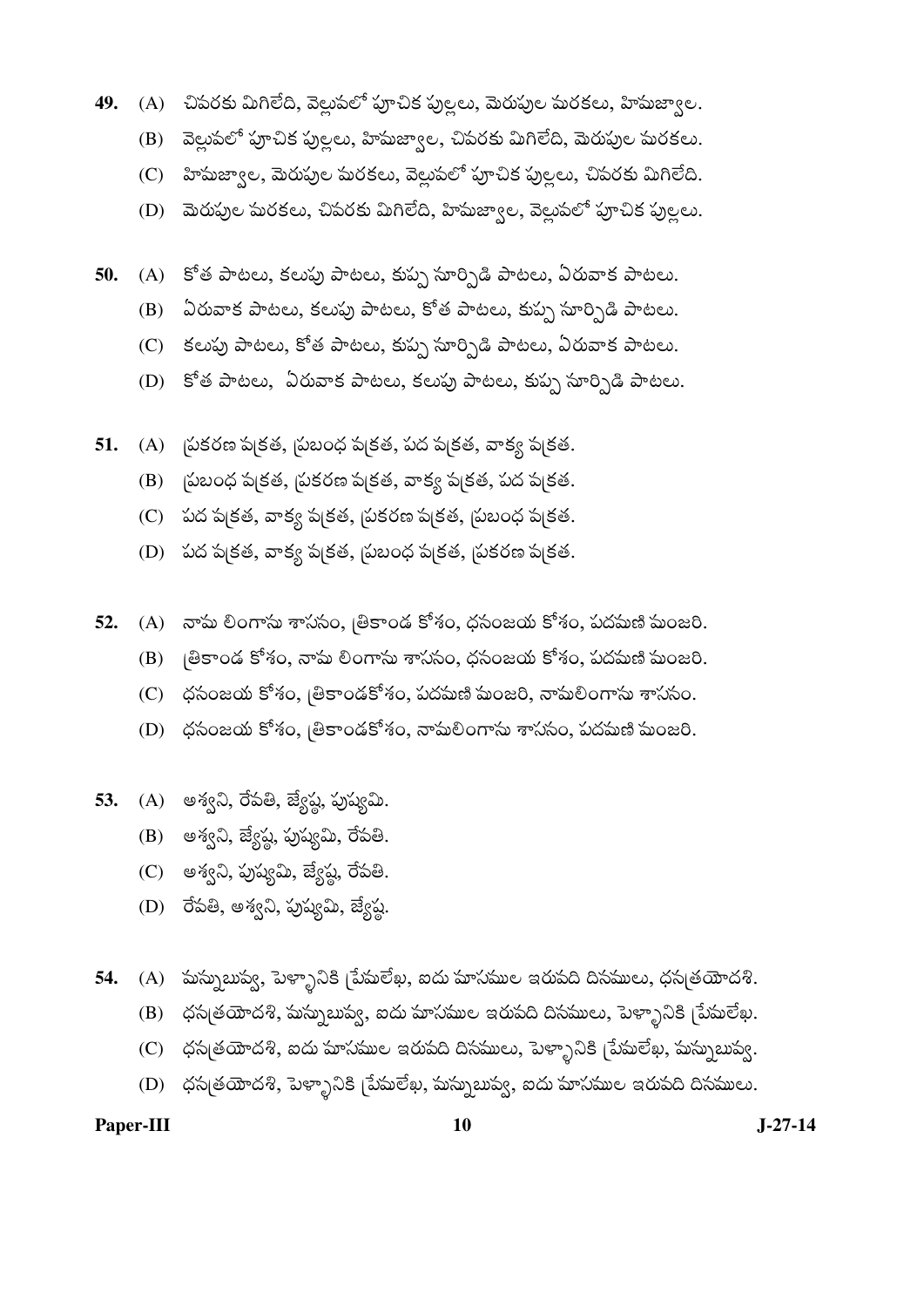- (A) నాయని కృష్ణ కుమారి, యశోద రెడ్డి, రావి [పేమలత, పి. సరస్వతి. 55.
	- (B) నాయని కృష్ణ కుమారి, పి. సరస్వతి, యశోద రెడ్డి, రావి [పేమలత.
	- (C) నాయని కృష్ణ కుమారి, పి. సరస్వతి, రావి <sub>[</sub>పేమలత, యశోద రెడ్డి.
	- (D) నాయని కృష్ణ కుమారి, యోశోద రెడ్డి, పి. సరస్వతి, రావి [పేషులత.
- (A) హండలికం, [పాంతీయ హండలికం, పృత్తి హండలికం, వైయక్తిక హండలికం. 56.
	- (B) మైయక్తిక మాండలికం, మాండలికం, [పాంతీయ మాండలికం, పృత్తి మాండలికం.
	- (C) మైయక్తిక హుండలికం, [పాంతీయ హుండలికం, పృత్తి హుండలికం, హుండలికం.
	- (D) హండలికం, వైయుక్తిక హండలికం, పృత్తి హండలికం, [పాంతీయ హండలికం.
- 57. (A) అంపశయ్య, అల్పజీవి, అసమర్ధుని జీవయాత్ర, చివరకు మిగిలేది.
	- చివరకు మిగిలేది, అసమర్ధుని జీపయా[త, అల్పజీవి, అంపశయ్య. (B)
	- చివరకు మిగిలేది, అంపశయ్య అల్పజీవి, అసమర్దుని జీవయా[త.  $(C)$
	- చివరకు మిగిలేది, అల్పజీవి, అసమర్దుని జీవయా[త, అంపశయ్య. (D)
- (A) గరడోపాఖ్యాసం, సావి[తోపాఖ్యాసం, సలోపాఖ్యాసం, తపతీ సంపరణోపాఖ్యాసం. 58.
	- (B) గరుడో పాఖ్యాసం, సావిత్రో పాఖ్యాసం, తపతీ సంపరణో పాఖ్యాసం, సలో పాఖ్యాసం.
	- (C) సలో పాఖ్యాసం, సావిత్రో పాఖ్యాసం, గరుడో పాఖ్యాసం, తపతీ సంపరణో పాఖ్యాసం.
	- (D) గరుడో పాఖ్యాసం, తపతీ సంవరణో పాఖ్యాసం, సలో పాఖ్యాసం, సావి[తో పాఖ్యాసం.
- 59. (A) మా భూమి, సరిహద్దులు, పేద రైతు, వీలునామా.
	- $(B)$  మా భూమి, పేద రైతు, వీలునామా, సరిహద్దులు.
	- (C) సరిహద్దులు, మా భూమి, వీలునామా, పేద రైతు.
	- $(D)$  సరిహద్దులు, మా భూమి, పేద రైతు, వీలునామా.
- 60.  $(A)$   $\sim$   $\infty$  రంగు, పసుపు రంగు, ఆకుపచ్చ రంగు, ఎ(ర రంగు.
	- (B) పసుపు రంగు, ఆకుపచ్చ రంగు, నీలం రంగు, ఎర్ర రంగు.
	- (C) ఎర్ర రంగు, నీలం రంగు, పసుపు రంగు, నీలం రంగు.
	- (D) ఆకుపచ్చ రంగు, ఎర్ర రంగు, పసుపు రంగు, నీలం రంగు.

 $J-27-14$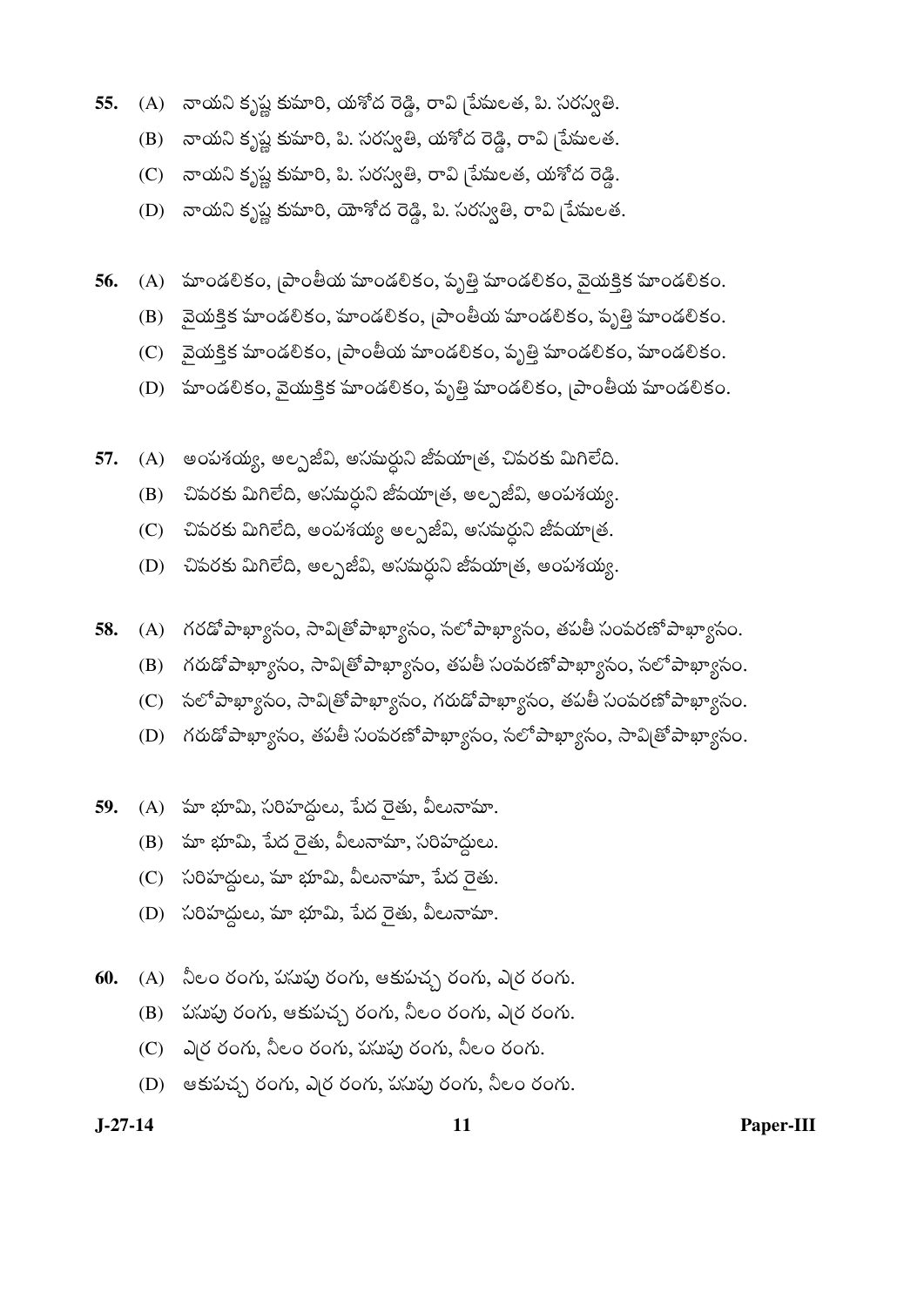$V.$   $\beta$ ంది వాటిలో సరైస జతగల పరుసను గుర్తించండి.

| 61. |         |                      | (a) అర్ధ గౌరపం       |                |                          |                         | 1. ముష్టి            |
|-----|---------|----------------------|----------------------|----------------|--------------------------|-------------------------|----------------------|
|     |         | (b) అర్థాపకర్ణ       |                      |                |                          |                         | 2. కైంకర్యం          |
|     |         | (c) లక్ష్యార్థసిద్ధి |                      |                |                          |                         | 3. కీర్తిశేషులు      |
|     |         | (d) సభ్యోక్తి        |                      |                |                          |                         | 4. సభికులు           |
|     |         | (a)                  |                      | $(b)$ (c)      | (d)                      |                         |                      |
|     |         |                      | $(A)$ 2 3 4          |                | $\mathbf{1}$             |                         |                      |
|     |         |                      | (B) 4 2 1            |                | $\overline{\phantom{a}}$ |                         |                      |
|     |         |                      |                      | $(C)$ 4 1 2 3  |                          |                         |                      |
|     |         |                      | (D) $4 \t 3 \t 1$    |                | $\overline{2}$           |                         |                      |
| 62. |         |                      | (a) తాలవ్యీకరణం      |                |                          | 1. చిలుము               |                      |
|     |         |                      | (b) పర్ణప్యత్యయం     |                |                          | 2. రోలు                 |                      |
|     |         | (c) విచుకర్ష         |                      |                |                          |                         |                      |
|     |         |                      | (d) పర్ల సమీకరణం     |                |                          | 3. నిద్దుర<br>4. గుళ్ళు |                      |
|     |         | $(a)$ $(b)$          |                      | (c)            | (d)                      |                         |                      |
|     |         |                      | (A) 3 2 1            |                | $\overline{4}$           |                         |                      |
|     |         |                      | (B) $3 \t 4 \t 1$    |                | $\overline{\phantom{a}}$ |                         |                      |
|     |         |                      |                      | (C) 3 4 2      | $\mathbf{1}$             |                         |                      |
|     | $(D)$ 1 |                      | $\overline{4}$       | 3              | $\overline{2}$           |                         |                      |
| 63. |         |                      | (a) సారంగు తమ్మయ్య   |                |                          |                         | 1. సిద్దేశ్వర చరిత్ర |
|     |         |                      | (b) తరిగొప్పుల మల్లస |                |                          | 2.                      | కృష్ణరాయ విజయము      |
|     |         |                      | (c) కాసె సర్వప్ప     |                |                          |                         | 3. వైజయంతీ విలాసము   |
|     |         |                      | (d) వెంకటార్యుడు     |                |                          |                         | 4. చంౖదభాసు చరిౖత    |
|     |         | (a)                  | (b)                  | (c)            | (d)                      |                         |                      |
|     | (A)     | $\mathfrak{Z}$       | $\overline{4}$       | $\overline{1}$ | $\overline{2}$           |                         |                      |
|     |         |                      | (B) $4 \t 3 \t 1$    |                | $\overline{\phantom{a}}$ |                         |                      |
|     |         |                      | (C) 3 4 2            |                | $\mathbf{1}$             |                         |                      |
|     | (D)     | $\overline{2}$       | $\mathfrak{Z}$       | $\mathbf{1}$   | $\overline{4}$           |                         |                      |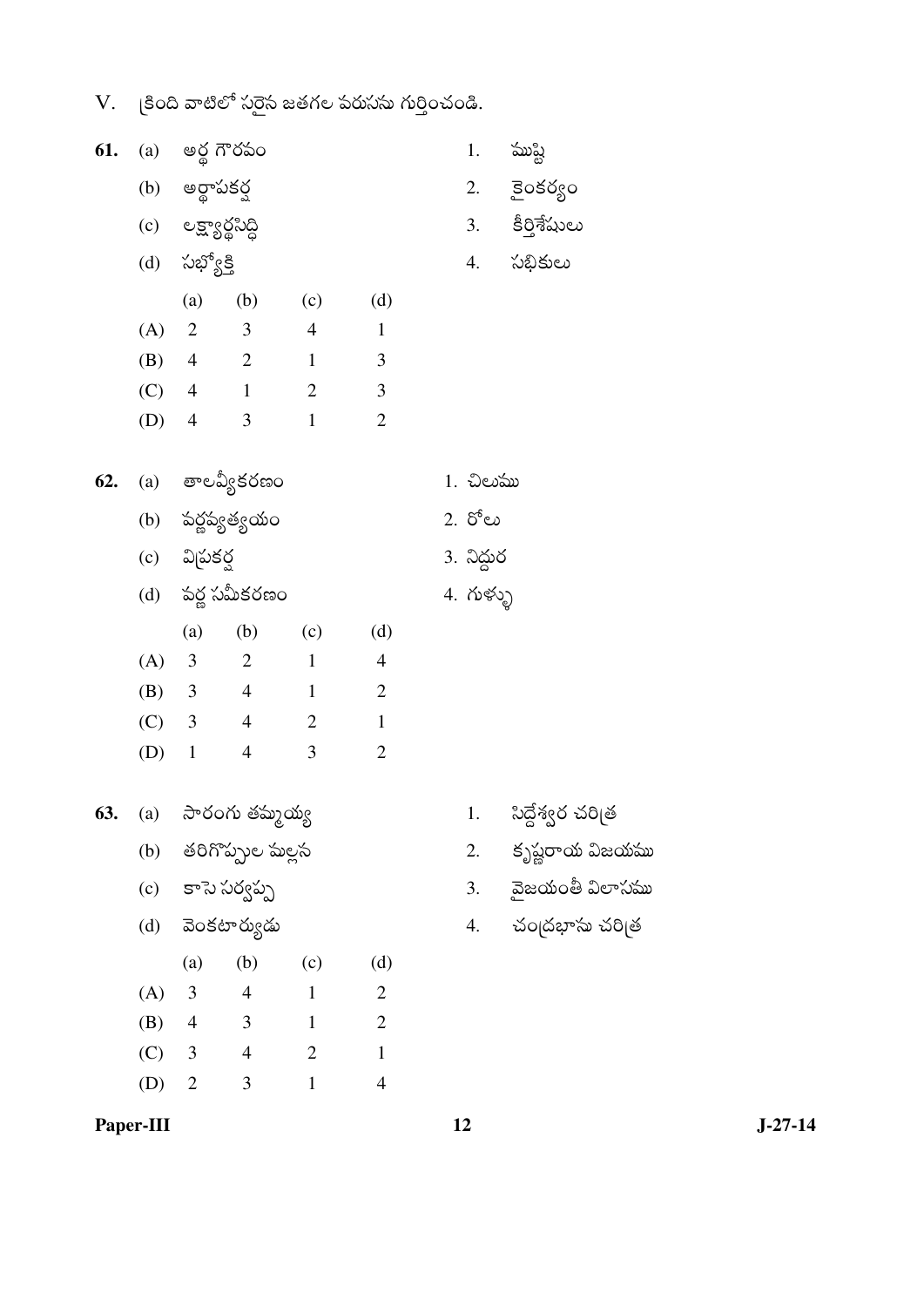| 64.       | (a)        | <b>చ్రవాసము</b>                  |                                           |                                  |                                      | 1.                                          | జాషువా          |                          |
|-----------|------------|----------------------------------|-------------------------------------------|----------------------------------|--------------------------------------|---------------------------------------------|-----------------|--------------------------|
|           | (b)        | సదీ సుందరి                       |                                           |                                  |                                      | 2.                                          |                 | కొసకళ్ళ వెంకటరత్నం       |
|           | (c)        |                                  |                                           | బంగారి హహమ పాటలు                 |                                      |                                             |                 | 3. అచ్చూరి రామకృష్ణారావు |
|           | (d)        | శ్మశాస వాటి                      |                                           |                                  |                                      | 4.                                          | కృష్ణశాస్త్రి   |                          |
|           |            | (a)                              | (b)                                       | (c)                              | (d)                                  |                                             |                 |                          |
|           | (A)        | $\overline{4}$                   | $\overline{\mathbf{3}}$                   | $\mathbf{1}$                     | $\overline{2}$                       |                                             |                 |                          |
|           |            |                                  | (B) $3 \t 2$                              | $\mathbf{1}$                     | $\overline{4}$                       |                                             |                 |                          |
|           | (C)        |                                  | $2 \qquad 3$                              | $\overline{4}$                   | $\mathbf{1}$                         |                                             |                 |                          |
|           | (D)        | $\overline{4}$                   | 3 <sup>7</sup>                            | $\overline{2}$                   | 1                                    |                                             |                 |                          |
| 65.       | (a)        | కొండపల్లి                        |                                           |                                  |                                      | 1.                                          | లక్క బొమ్మలు    |                          |
|           | (b)        | నిర్మల్                          |                                           |                                  |                                      |                                             |                 | 2. ఎౖర చందసం బొమ్మలు     |
|           | (c)        | తిరుపతి                          |                                           |                                  |                                      |                                             | 3. తోలు బొమ్మలు |                          |
|           | (d)        | సర్పవరం                          |                                           |                                  |                                      | 4.                                          | కొయ్య బొమ్మలు   |                          |
|           |            | (a)                              | (b)                                       | (c)                              | (d)                                  |                                             |                 |                          |
|           | (A)        | $\mathbf{1}$                     | $\overline{\mathbf{3}}$                   | $\overline{4}$                   | $\overline{2}$                       |                                             |                 |                          |
|           | (B)        |                                  |                                           | $4 \quad 3 \quad 2$              | $\mathbf{1}$                         |                                             |                 |                          |
|           | (C)        |                                  | $1 \qquad 2$                              | $\mathfrak{Z}$                   | $\overline{4}$                       |                                             |                 |                          |
|           | (D)        | $\overline{4}$                   | $\mathbf{1}$                              | $\overline{2}$                   | 3                                    |                                             |                 |                          |
| 66.       |            |                                  | (a) ఓకోరసుః కరుణ ఏప                       |                                  |                                      |                                             | 1.              | భరతుడు                   |
|           | (b)        |                                  | సౌందర్యమలంకారః                            |                                  |                                      |                                             | 2.              | భవభూతి                   |
|           | (c)        |                                  |                                           |                                  | అనేచిత్యాతృతే నాస్య(దస భంగస్య కారణమ్ |                                             |                 | 3. వామసుడు               |
|           | (d)        |                                  |                                           |                                  |                                      | విభావాసు భాప వ్యభిచారీ సంయోగా[దస నిష్పత్తిః |                 | 4. ఆసందపర్దసుడు          |
|           |            | (a)                              | (b)                                       | (c)                              | (d)                                  |                                             |                 |                          |
|           | (A)        | $\overline{2}$                   | 3                                         | $\overline{4}$                   | 1                                    |                                             |                 |                          |
|           | (B)        | $\overline{c}$                   | $\mathfrak{Z}$                            | $\mathbf{1}$                     | $\overline{4}$                       |                                             |                 |                          |
|           | (C)        | $\overline{3}$<br>$\overline{4}$ | $\overline{\mathbf{c}}$<br>$\overline{3}$ | $\overline{4}$<br>$\overline{2}$ | $\mathbf{1}$<br>$\mathbf{1}$         |                                             |                 |                          |
|           | (D)        |                                  |                                           |                                  |                                      |                                             |                 |                          |
| 67.       | (a)        | రీతి                             |                                           |                                  |                                      | 1.                                          | $\Xi$ 38        |                          |
|           | (b)        | దోషం                             |                                           |                                  |                                      | 2.                                          | లక్షణ           |                          |
|           | (c)        | శబ్దపృత్తి                       |                                           |                                  |                                      | 3.                                          | ဓန္တိေဝ         |                          |
|           | (d)        | అర్థపృత్తి                       |                                           |                                  |                                      | 4.                                          | <u> ಎ</u> ಂచాలి |                          |
|           |            | (a)                              | (b)                                       | (c)                              | (d)                                  |                                             |                 |                          |
|           | (A)        | $\overline{4}$<br>$\overline{4}$ | $\begin{array}{c} 2 \\ 1 \end{array}$     | $\frac{3}{2}$                    | $\mathbf 1$<br>$\mathfrak{Z}$        |                                             |                 |                          |
|           | (B)<br>(C) | $\overline{4}$                   | $\overline{\mathbf{3}}$                   | $\overline{c}$                   | $\mathbf 1$                          |                                             |                 |                          |
|           | (D)        | $\mathfrak{Z}$                   | $\overline{2}$                            | $\mathbf{1}$                     | $\overline{4}$                       |                                             |                 |                          |
|           |            |                                  |                                           |                                  |                                      |                                             |                 |                          |
| $J-27-14$ |            |                                  |                                           |                                  |                                      | 13                                          |                 |                          |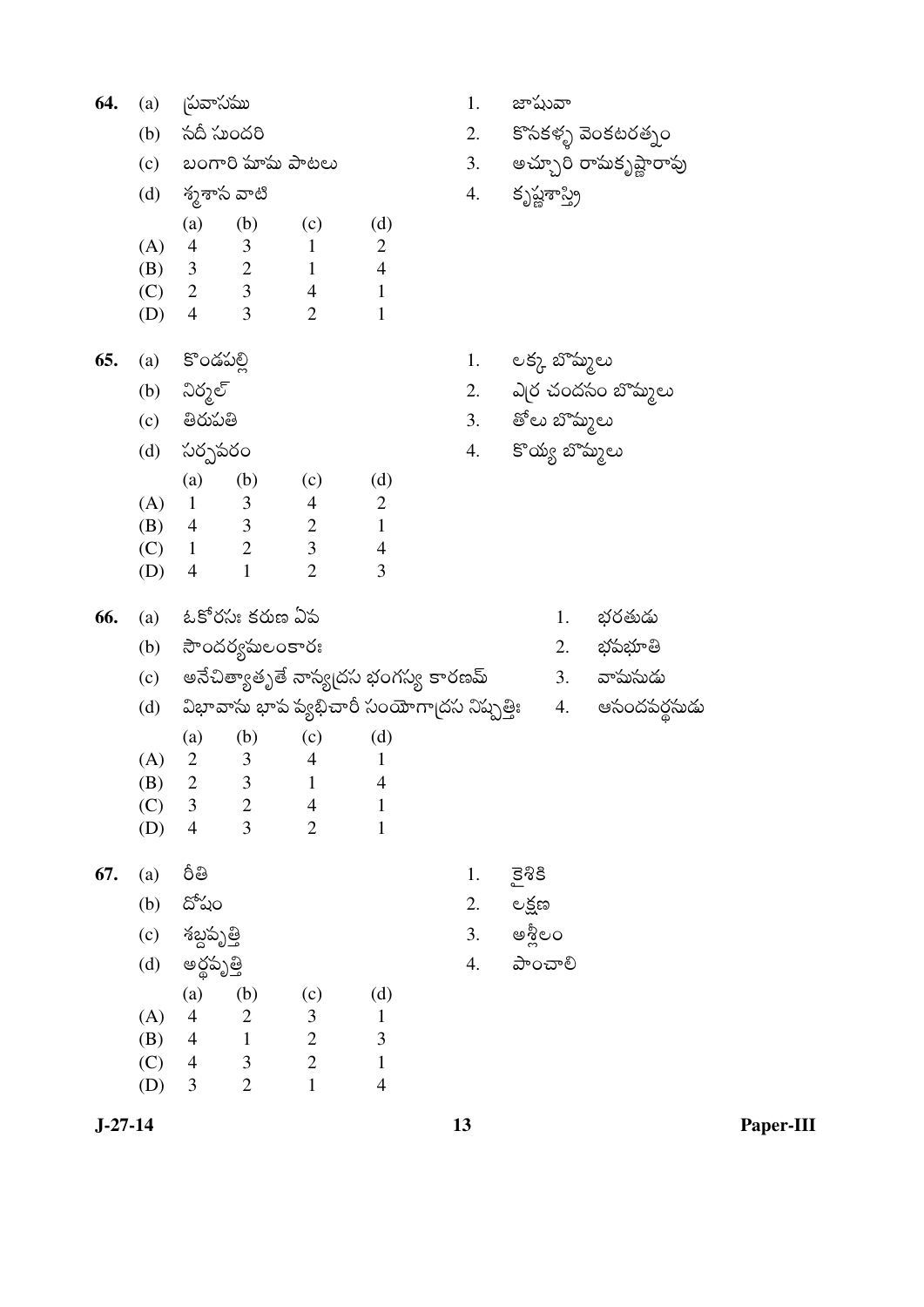| 68. | (a)                                      |                          | నాగాసందం                                           |                                |                                  |
|-----|------------------------------------------|--------------------------|----------------------------------------------------|--------------------------------|----------------------------------|
|     | (b)                                      |                          | హుళవికాగ్ని మిత్రం                                 |                                |                                  |
|     |                                          |                          | (c) అభిజ్ఞాన శాకుంతలం                              |                                |                                  |
|     |                                          |                          | (d) పిక్రమోర్వశీయం                                 |                                |                                  |
|     |                                          | (a)                      | (b)                                                | (c)                            | (d)                              |
|     | (A) 4                                    |                          | 2                                                  | $\mathbf{1}$                   | $\mathfrak{Z}$                   |
|     | (B) 3                                    |                          | $\mathbf{1}$                                       | $\overline{4}$                 | $\overline{c}$                   |
|     | $(C)$ 2<br>$(D)$ 1                       |                          | $\mathbf{1}$<br>$\overline{2}$                     | $\overline{4}$<br>3            | $\overline{3}$<br>$\overline{4}$ |
|     |                                          |                          |                                                    |                                |                                  |
| 69. |                                          |                          | (a) ఆంధ్ర భారతి                                    |                                |                                  |
|     |                                          | (b) ု శ్రీ భారతి         |                                                    |                                |                                  |
|     |                                          | (c) భారతి                |                                                    |                                |                                  |
|     |                                          | (d) సప భారతి             |                                                    |                                |                                  |
|     |                                          | (a)                      | (b)                                                | (c)                            | (d)                              |
|     |                                          | (A) 4                    | 3                                                  | $\overline{c}$                 | $\mathbf{1}$                     |
|     |                                          | (B) 2                    | $\mathfrak{Z}$                                     | $\overline{4}$                 | $\mathbf{1}$                     |
|     | $(C)$ 1                                  |                          | 2                                                  | $\mathfrak{Z}$                 | $\overline{\mathcal{A}}$         |
|     | $(D)$ 2                                  |                          | $\mathbf{1}$                                       | $\overline{4}$                 | 3                                |
|     |                                          |                          |                                                    |                                |                                  |
| 70. |                                          |                          |                                                    |                                |                                  |
|     |                                          | (a) <b>య</b> ముడు        |                                                    |                                |                                  |
|     |                                          | (b) పరుణుడు              |                                                    |                                |                                  |
|     |                                          | (c) వాయుపు               |                                                    |                                |                                  |
|     |                                          | (d) ఇం <sub>[</sub> దుడు |                                                    |                                |                                  |
|     |                                          |                          | $(a)$ $(b)$<br>$\mathbf{1}$                        | (c)<br>3                       | (d)                              |
|     | (A) 4<br>(B)                             | $\overline{2}$           | 3                                                  | $\mathbf{1}$                   | $\overline{2}$<br>$\overline{4}$ |
|     | $(C)$ 4                                  |                          | 3                                                  | $\mathbf{1}$                   | $\overline{\mathbf{c}}$          |
|     | (D)                                      | $\overline{1}$           | $\overline{2}$                                     | $\overline{4}$                 | $\overline{3}$                   |
| 71. |                                          |                          |                                                    |                                |                                  |
|     | (a)                                      |                          | భవిష్యత్ చి[త పటం                                  |                                |                                  |
|     |                                          |                          | (b) బాధా శప్తసది                                   |                                |                                  |
|     |                                          | (c) అమ్మ చెట్టు          |                                                    |                                |                                  |
|     |                                          |                          | (d) పర్గీకరిణీయం                                   |                                |                                  |
|     |                                          |                          | (b)<br>$\overline{\mathcal{A}}$                    | (c)<br>$\mathbf{1}$            | (d)                              |
|     |                                          |                          |                                                    | $\boldsymbol{2}$               | $\overline{c}$<br>$\mathbf 1$    |
|     | (A) $3$<br>(B) $3$<br>(C) $4$<br>$(D)$ 4 |                          | $\overline{a}$<br>$\mathfrak{Z}$<br>$\overline{2}$ | $\overline{c}$<br>$\mathbf{1}$ | $\mathbf{1}$<br>3                |

- 1. హాస్యం
- 2.  $2\omega$ w 1 శృంగారం
- 3. శాంతరసం
- 4. శృంగారం

- 1. వావికొలసు సుబ్బారావు
- 2. అయ్యంకి వెంకట రఘణయ్య
- 3. చదలవాడ పిచ్చయ్య
- 4.  $s^{\delta}$ శినాథుని నాగేశ్వరరావు

- $1.$  అంజనా దేవి
- 2. శచీ దేవి
- 3. కాళికా దేవి
- 4. శ్యామలా దేవి

- 1. దేవీ<sub>(</sub>పియ
- 2. ఎండ్లూరి సుధాకర్
- 3. పరపరరావు
- 4. కొండేపూడి నిర్మల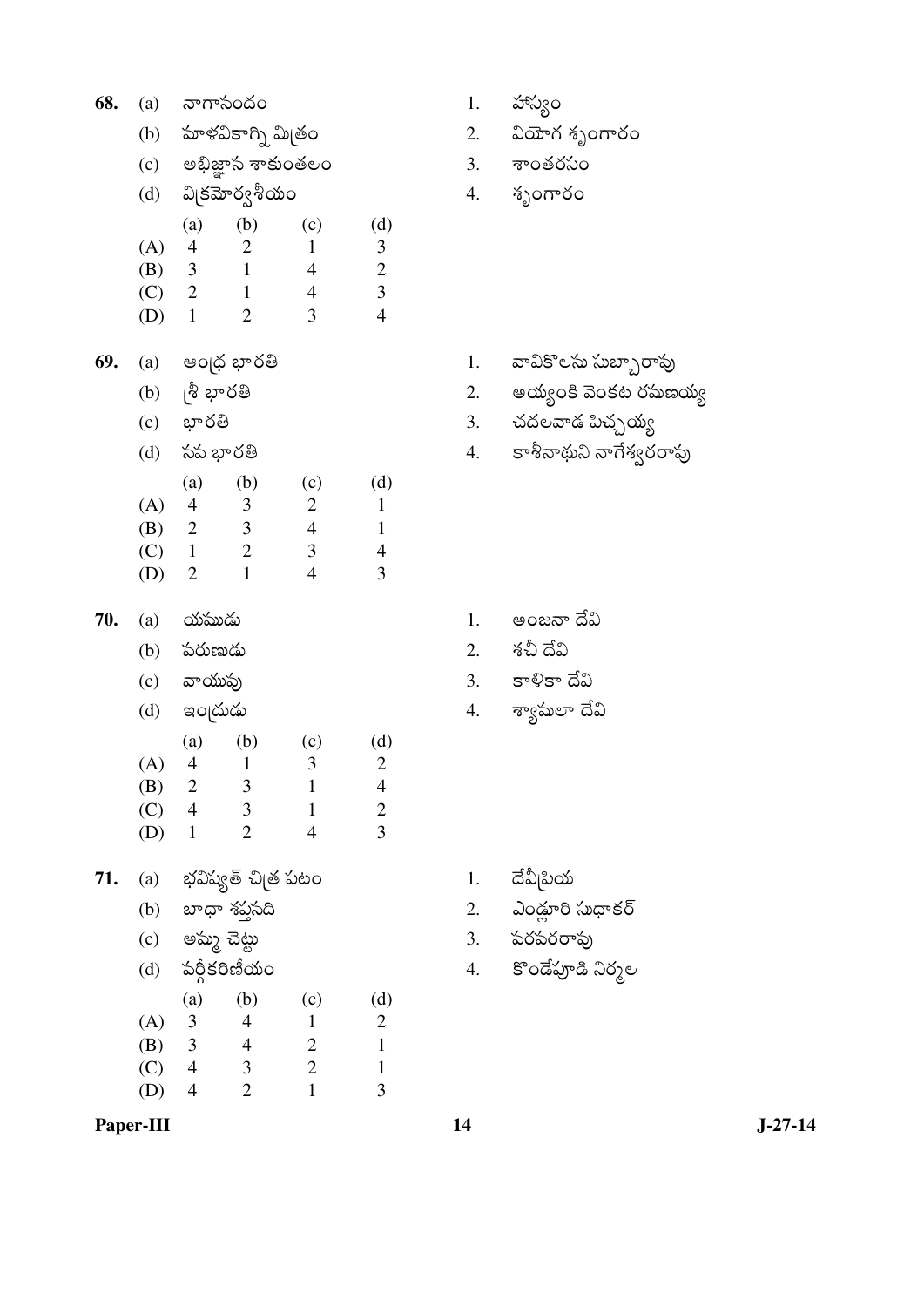| 72. | (a)                      |                                                 |                           | ష్యపసాయ పృత్తి పదకోశం            |                                |
|-----|--------------------------|-------------------------------------------------|---------------------------|----------------------------------|--------------------------------|
|     |                          |                                                 | (b) పుత్స్య పృత్తి పదకోశం |                                  |                                |
|     | (c)                      |                                                 | చేనేత పృత్తి పదకోశం       |                                  |                                |
|     | (d)                      |                                                 | వాస్తు పదకోశం             |                                  |                                |
|     |                          |                                                 | $(a)$ $(b)$               | (c)                              | (d)                            |
|     | (A) 1                    |                                                 | $\overline{\mathbf{3}}$   | $\overline{2}$                   | $\overline{\mathcal{A}}$       |
|     |                          | $(B)$ 4                                         | $\overline{\mathbf{3}}$   | $\mathbf{1}$                     | $\overline{c}$                 |
|     | $(C)$ 4                  |                                                 | $\sqrt{2}$                | $\mathbf{1}$                     | $\overline{3}$                 |
|     | $(D)$ 2                  |                                                 | $\mathbf{1}$              | 4                                | 3                              |
| 73. |                          |                                                 | (a) రావూరి భరద్వాజ        |                                  |                                |
|     | (b)                      |                                                 |                           | అట్టాడ అప్పలనాయుడు               |                                |
|     | (c)                      |                                                 | అల్లం రాజయ్య              |                                  |                                |
|     | (d)                      |                                                 | బోయ జంగయ్య                |                                  |                                |
|     |                          | (a)                                             | (b)                       | (c)                              | (d)                            |
|     |                          | (A) 1                                           | $\overline{2}$            | 3                                | 4                              |
|     |                          | $(B)$ 4                                         | $\overline{1}$            | $\overline{c}$                   | 3                              |
|     | $(C)$ 4                  |                                                 | $\overline{c}$            | $\overline{3}$<br>$\overline{2}$ | $\mathbf{1}$                   |
|     | $(D)$ 4                  |                                                 | $\overline{3}$            |                                  | 1                              |
| 74. |                          | (a) హింస ధ్వని                                  |                           |                                  |                                |
|     |                          |                                                 | (b) పుగ సంసారం            |                                  |                                |
|     |                          | (c) తప్పెపరిది                                  |                           |                                  |                                |
|     |                          |                                                 |                           |                                  |                                |
|     | (d) వాపస్                |                                                 |                           |                                  |                                |
|     |                          |                                                 | $(a)$ $(b)$               |                                  |                                |
|     | (A)                      | 3                                               | 4                         | (c)<br>1                         | (d)<br>2                       |
|     | (B)                      | 3                                               | $\overline{4}$            | $\overline{2}$                   | $\mathbf{1}$                   |
|     | (C)                      | 3                                               | $\overline{\mathbf{c}}$   | $\overline{4}$                   | 1                              |
|     | (D)                      | $\overline{4}$                                  | 3                         | $\overline{c}$                   | $\mathbf{1}$                   |
| 75. | $\left( \text{a}\right)$ |                                                 |                           |                                  |                                |
|     | (b)                      | కశ్యపుడు<br>రురుడు                              |                           |                                  |                                |
|     | (c)                      | అర్జుసుడు                                       |                           |                                  |                                |
|     | (d)                      | విరాటుడు                                        |                           |                                  |                                |
|     |                          |                                                 | (b)                       |                                  |                                |
|     | (A)                      | (a)                                             | $\overline{\mathbf{c}}$   | (c)<br>$\overline{\mathcal{L}}$  | (d)<br>$\mathbf{1}$            |
|     | (B)                      |                                                 | $\mathbf{1}$              |                                  | $\overline{4}$                 |
|     | (C)<br>(D)               | $\begin{array}{c} 3 \\ 3 \\ 3 \\ 3 \end{array}$ | $\overline{4}$<br>4       | $\frac{2}{1}$<br>$\overline{2}$  | $\overline{c}$<br>$\mathbf{1}$ |

- 1. పోరంకి దక్షిణామూర్తి
- 2.  $av\sim$
- 3. తూమాటి దొణప్ప
- 4. భద్రిరాజు కృష్ణమూర్తి

- $1.$  జగడం
- 
- 2. అగ్నికణం<br>3. పుసరావాసం
- 4. పాకుడు రాళ్ళు
- 1. పి.వి.రాజమన్నార్
- 2. డి.వి. సరసరాజు
- 3. పల్లూరు శివ్నసాద్
- 4. ఒద్దిరాజు సోదరులు

- 1. చిత్రాంగద
- 2. సుధేష్ణ
- వినిత  $3.$
- దుపుద్వర<br>*-* $4.$